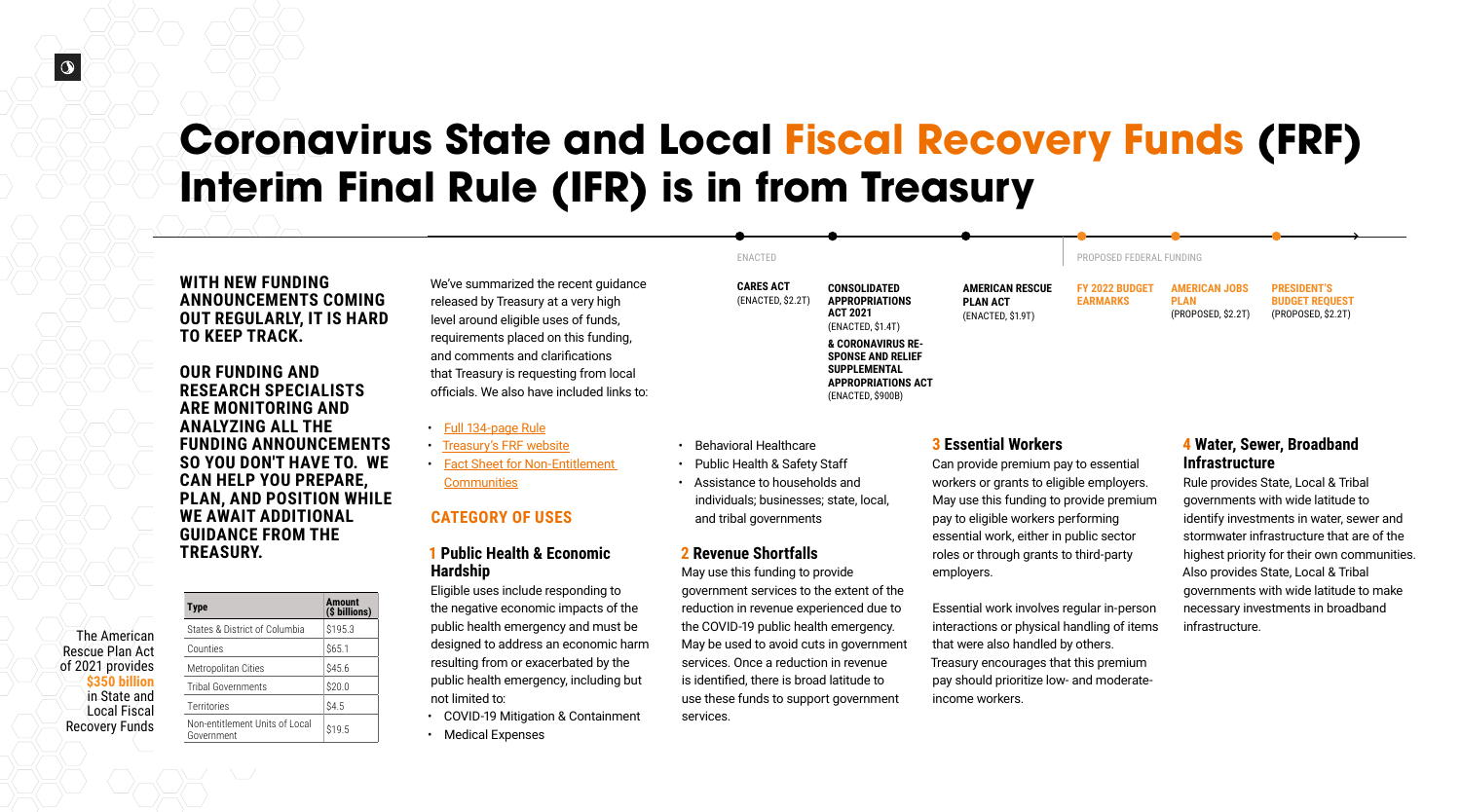#### **1 Economic Hardship**

- Assessing whether a program or service fits under this category requires the recipient to identify a need or negative impact of the COVID-19 public health emergency and then identify how the program, service, or other intervention addresses that need or impact.
- Must be in response to the disease itself or the harmful consequences of the economic disruptions.
- Can provide grants or loans to small businesses, non-profits, and impacted industries such as tourism, travel, hospitality, and similarly impacted industries impacted by required closures on a regional basis.
- Deliver economic relief programs.
- Allows for affordable housing development and promoting healthy childhood environments.

### **2 Revenue Shortfalls**

• Allows for revenue replacement due to the COVID-19 public health emergency relative to revenues collected in the most recent full fiscal year of the local

government.

- General Revenue: Draws on the Census definition of General Revenue of Own Sources.
- The base year to measure lost revenue against is not the most recent full fiscal year, but the most recent full fiscal year prior to the emergency.
- IRF establishes a clear and consistent methodology to use to calculate reduction in revenue.
- Once a reduction in revenue is identified, recipients have broad latitude to use these funds to support government services (excluding those expressly prohibited in the IFR as noted on page 1).

### **3 Water and Sewer Infrastructure**

- Projects eligible under the Environmental Protection Agency's Clean Water and Drinking Water State Revolving Funds (SRF) are eligible projects under this category of use.
	- Clean Water eligible projects: construction of publicly owned treatment works, nonpoint source projects, national estuary program projects, decentralized wastewater treatment systems, stormwater, water conservation, efficiency, and reuse, watershed pilot projects, energy efficiency, water reuse, and security measures at publicly

**These four key elements are broken down to focus on the eligible uses where Stantec can best support you.** 

owned treatment works.

- Drinking Water eligible projects: treatment, transmission and distribution, source, storage, consolidation, and creation of new systems.
- Includes projects that build resiliency to climate change.
- Lead service line removal projects are encouraged.

• Includes Stormwater and Green Infrastructure projects.

#### **4 Broadband Infrastructure**

- To provide service to unserved and underserved households and businesses.
- Those lacking access of at least 25 Mbps download/3 Mbps upload wireline service.
- Provide service that reliably meets or exceeds symmetrical speeds of 100 Mbps or at least 100/20 Mbps with ability to scale to 100 Mbps

Treasury SLFRF Interim Final Rule (Guidance) Released May 10, 2021



First Tranche of SLFRF disbursed to recipients, excluding nonentitlement units (NEUs) May 11, 2021

State, local, and

tribal governments must have spent SLFRF Dec 31, 2026



**SLFRF Timeline – You have time!**

symmetrical.

- Projects are encouraged to consider affordability.
- Avoid investing in locations with existing agreements to build reliable wireline service with above minimum speeds by 12/21/24.
- Prioritize projects that achieve last-mile connections.
- Prioritize municipal, nonprofit and cooperative-owned networks.